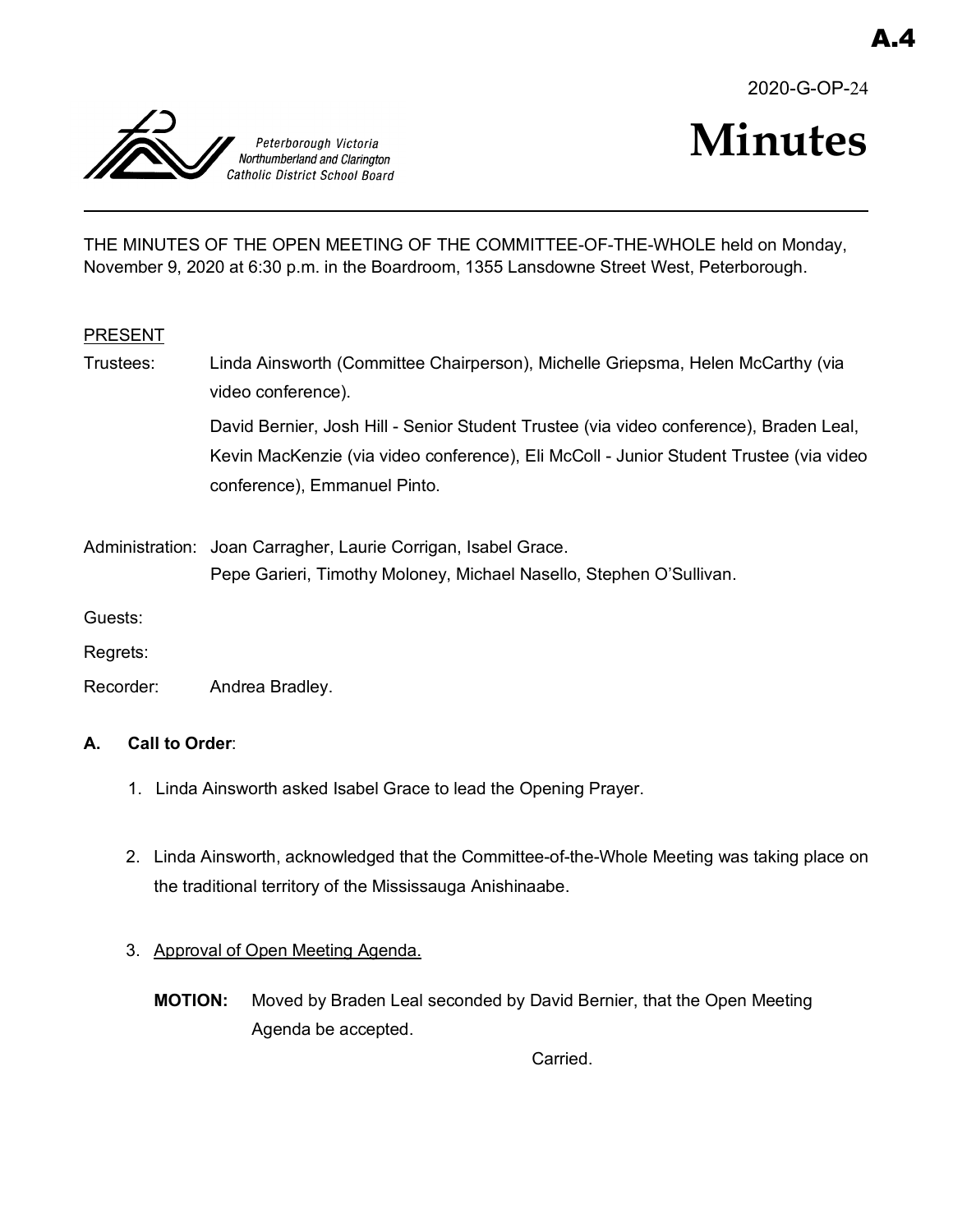4. Declarations of Conflicts of Interest.

There were no conflicts of interest.

- 5. Approval of the Minutes of the Committee-of-the-Whole Open Meeting held on October 13, 2020.
	- **MOTION:** Moved by Emmanuel Pinto, seconded by David Bernier that the Minutes of the Committee-of-the-Whole – Open Meeting, held on October 13, 2020, be approved.

Carried.

## 6. Business Arising from the Minutes.

There was no business arising from the Minutes.

## **B. Recommended Actions/Presentations:**

1. 2019-2020 Financial Variances and Transfers of Accumulated Surplus.

Isabel Grace, Superintendent of Business and Finance, presented the 2019-2020 Financial Variances and Transfers of Accumulated Surplus Report to the Committee-of-the-Whole and answered questions from Trustees.

- **MOTION:** Moved by Braden Leal, seconded by Emmanuel Pinto, it is recommended that the Board:
	- 1) Receive the variance report for the 2019-2020 fiscal year; and
	- 2) Approve the noted transfers of Accumulated Surplus Available for Compliance in the chart contained below.

**Carried**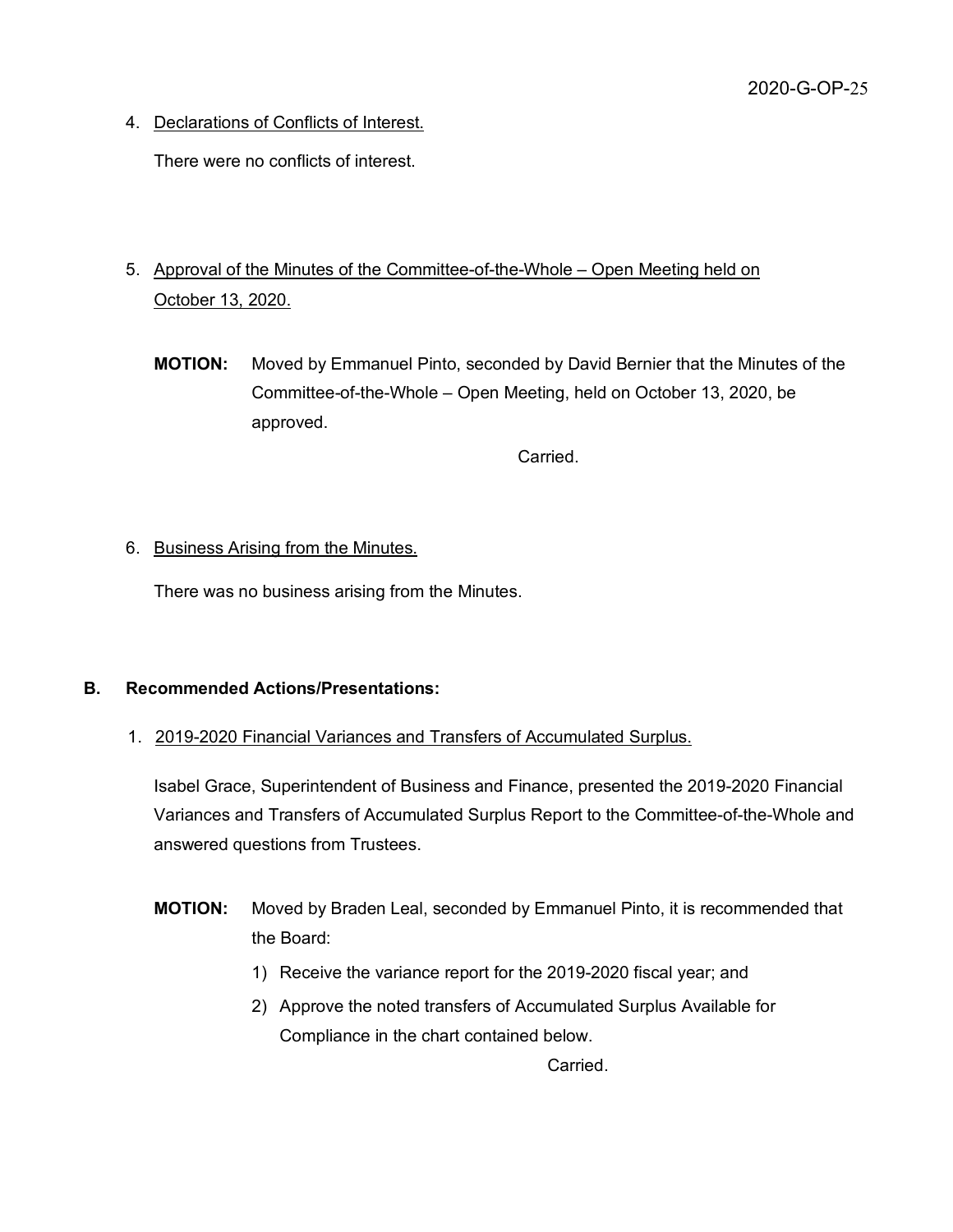## 2. Staff Reorganization Update.

Joan Carragher, Superintendent of Learning / Leadership and Human Resource Services, gave the Committee-of-the-Whole a staff reorganization update, stating that Human Resource Services has almost completed the reorganization. The reorganization has affected 14 elementary schools and 5 secondary schools. Principals are successfully handling messaging at the schools. Joan answered questions from Trustees.

# 3. Recommendation for use of Accumulated Surplus in 2020-2021.

Isabel Grace, Superintendent of Business and Finance, presented a PowerPoint slide show explaining the Recommendation for use of Accumulated Surplus in 2020-2021 to the Committee-of-the-Whole and answered questions from Trustees.

**MOTION:** Moved by David Bernier, seconded by Braden Leal that the Committee-of-the-Whole recommends that the Board authorize Administration to exceed the 2020- 2021 approved budget for the expenses related to re-opening and operating during the COVID-19 pandemic, thereby increasing the in-year deficit to a maximum of 3% of operating expenses, and to advise the Ministry of Education as required.

**Carried** 

# **C. Information Items:**

# 1. Trustee Expenses for the Fiscal Period 2019-2020.

Isabel Grace, Superintendent of Business and Finance, presented the Trustee Expenses for the Fiscal Period 2019-2020 Report to the Committee-of-the-Whole and answered questions from Trustees.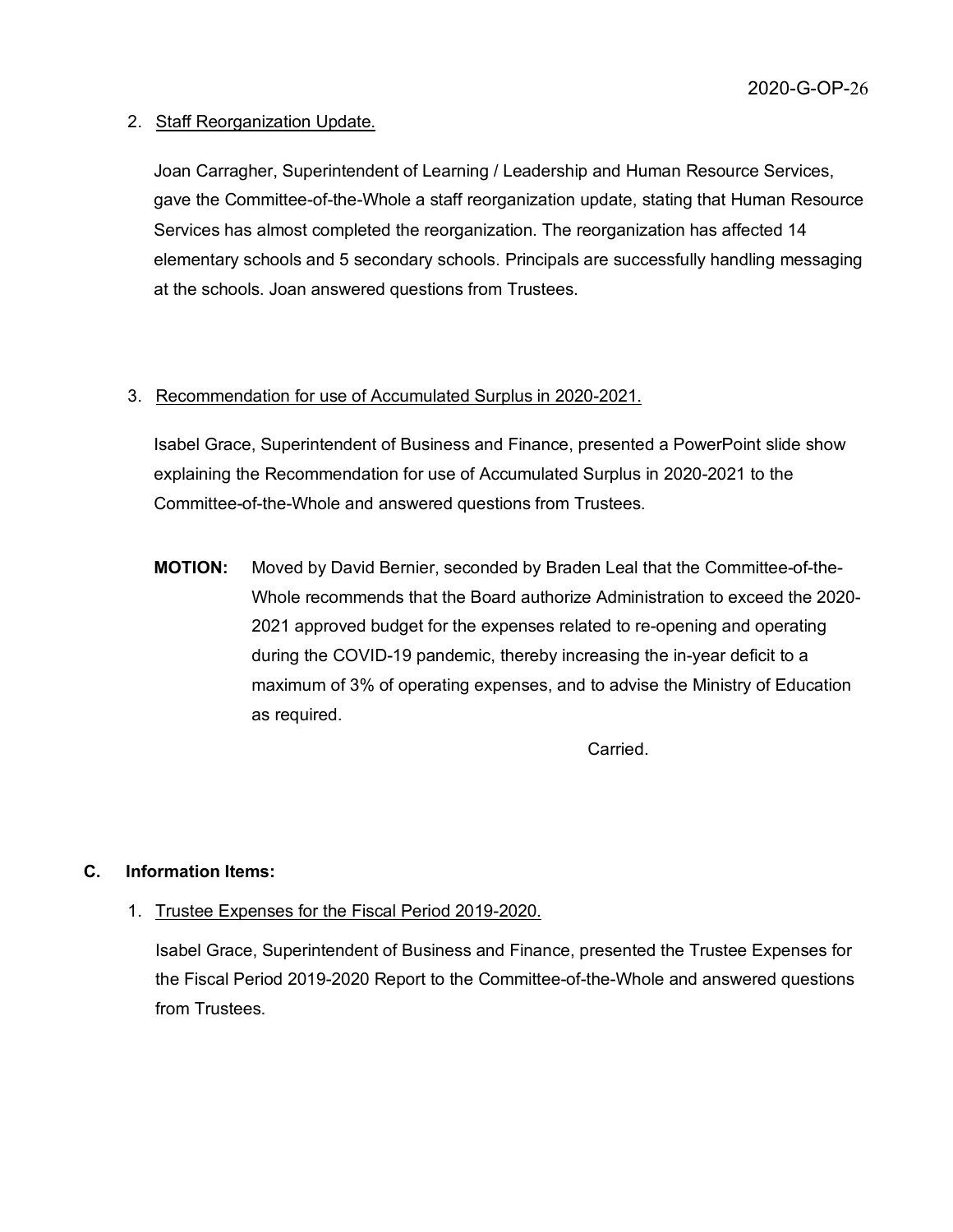## 2. St. Joseph Catholic Elementary School, Bowmanville, Proposed Bell Time Change.

Isabel Grace, Superintendent of Business and Finance, presented the St. Joseph Catholic Elementary School, Bowmanville, Proposed Bell Time Change Report to the Committee-ofthe-Whole and answered questions from Trustees. Administration is proposing to delay bringing forward any recommendations with regards to a bell time change until a future period, which is still to be determined.

## 3. COVID-19 Resilience Infrastructure Stream – Education Related Projects.

Isabel Grace, Superintendent of Business and Finance, shared a Memo from the Ministry of Education with the Committee-of-the-Whole. The Memo provided more details on the COVID-19 Resilience Infrastructure Stream – Education Related Projects such as project eligibility, application and decision processes, next steps and key contacts. Isabel answered questions from Trustees.

## **D. Old Business:**

There was no old business.

#### **E. New Business:**

There was no new business.

## **F. Next Meeting:**

1. Monday, December 7, 2020 – 6:30 p.m.